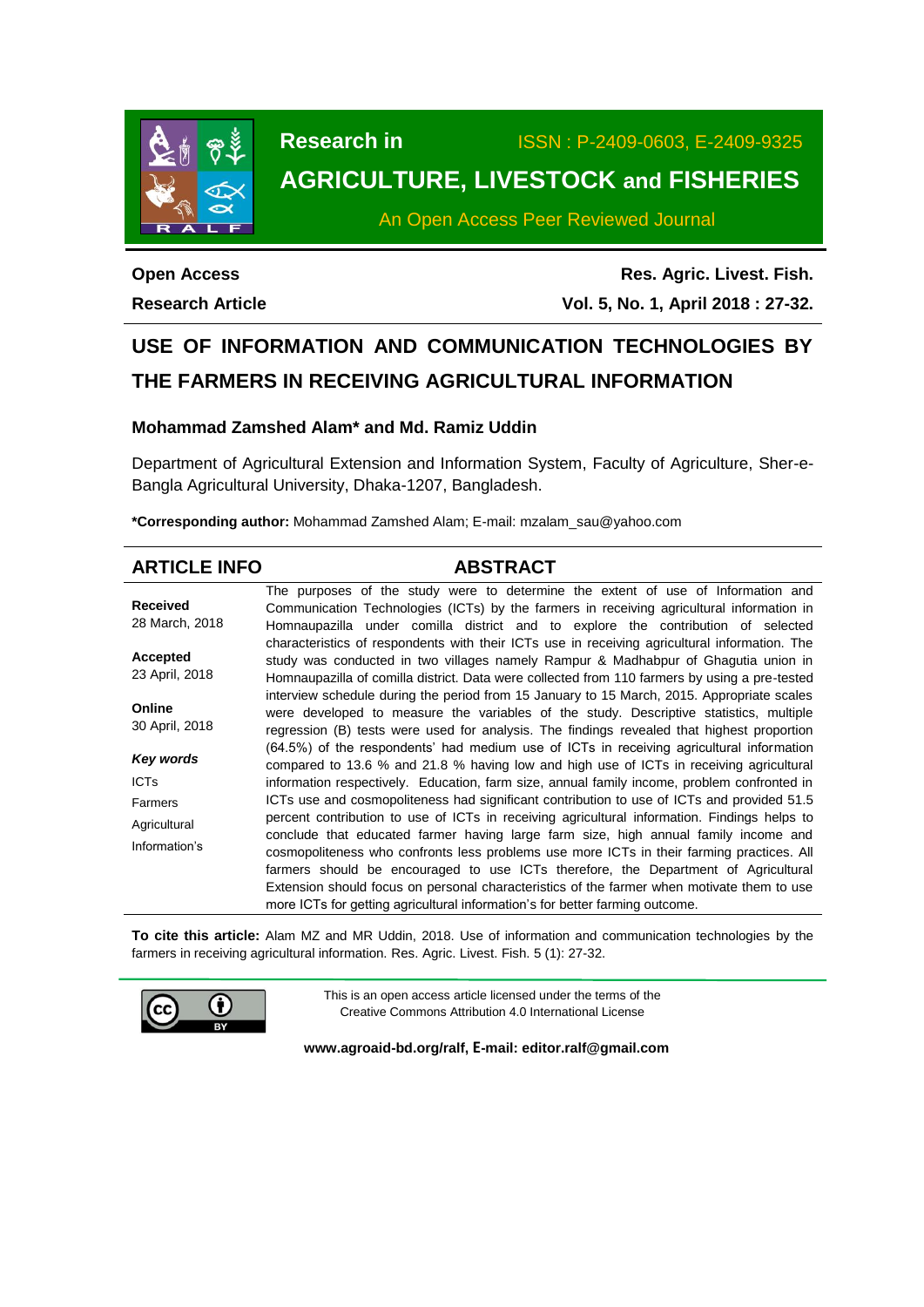### **INTRODUCTION**

Bangladesh is an agricultural country. It is the main occupation of the people employing 51.7 percent of the labor force (World Bank, 2015). This sector directly contributes 16.01 percent of the Gross Domestic product (World Bank, 2015). Agriculture supplies raw materials for industrial production and food stuff for human and animal consumption. Improvement of agriculture has crucial importance for economic development of the country. Crop production of Bangladesh needs to be maximized in order to meet the increasing food demand and other basic requirements. Bangladesh cannot produce enough food to her population. At present food situation is alarming and the food reserve is very poor. Besides this, there is no scope to increase the cultivable land rather it is decreasing rapidly to provide new generation. On the other hand, the soils of Bangladesh are very fertile and climate is favorable for crop growth throughout the year. Thus there is tremendous scope for increasing agricultural production in Bangladesh.

Agricultural production can be increased if appropriate technologies are received by the farmers who are the primary unit of adoption of improved practices. Diffusion of proper knowledge on modem agriculture among the rural people demands effective communication system. In addition immediate and effectiveness are also valuable dimensions for communication of technological messages (Halim and Miah, 1996). This study investigates the use and appropriation of ICTs (Information and Communication Technologies) by rural Bangladeshi farmers. It examines farmers' information needs and how and to what extent those needs can be addressed through the use of different ICTs tools and applications and their appropriation in the settings of rural Bangladesh. It has been suggested that ICT applications and services can enable farmers to obtain information on input and output prices, the weather and so forth. The information provided needs to be situational relevant if it is to enable farmers to improve their farm income and/ or reduce their production cost. It is also important to investigate whether or not farmers find it easy to access the information, generated by ICTs. ICTs could use to facilitate, strengthen, and replace an existing information systems and networks. It could regard as both a driver and an enabler (Hossain, 2009). ICTs spread formation of knowledge societies in rural areas of the developing countries, which can realize when knowledge and information are effectively improved agricultural and rural development (Gregg and Irani 2004).

The use of internet email Microsoft PowerPoint and other WebPages for increase the development skills in the dissemination of agricultural information. ICTs such as Radio T.V, mobile phones, and Internet among others are required for effective extension information among farmers (Arokoyo, 2005).It was showed that main problem of the poverty illiteracy and sharing information among developing countries is poor communication technology lack of infrastructures and limited access in developing world. The shortages of information were also a factor in restricting economic advancement for developing countries. Especially agriculture sector is facing many problems in obtain new information about market price, weather updates and other related issues (Man and Sadiya, 2009).There is no doubt that ICTs is a challenge and an opportunity for developing countries. ICTs are powerful tools for handling and spreading information. It has impact onallaspectsoflifeby reducing time, distance and the information gap. ICTs are increasing day by day for greater and faster interaction within different groups of people from different societies especially among farmers (Hafkin, 2002).

So it is clear that farmers are the key elements in the process of transfer of technology. It is quiet logical to say that message can exist in different channels, however the choice of channels often is an important factor for a client. Considering the above facts the researcher felt a thrust to conduct a study with the hope to identify the extent of use of Information and Communication technologies (ICTs) by the farmers in receiving agricultural information. The specific objectives were:

- I. to assess the extent of use of Information and Communication technologies (ICTs) by the farmers in receiving agricultural information,
- II. to determine and describe the selected characteristics of the farmer,
- III. to assess the contribution of farmers' selected characteristics on their use of ICTs in receiving agricultural information's.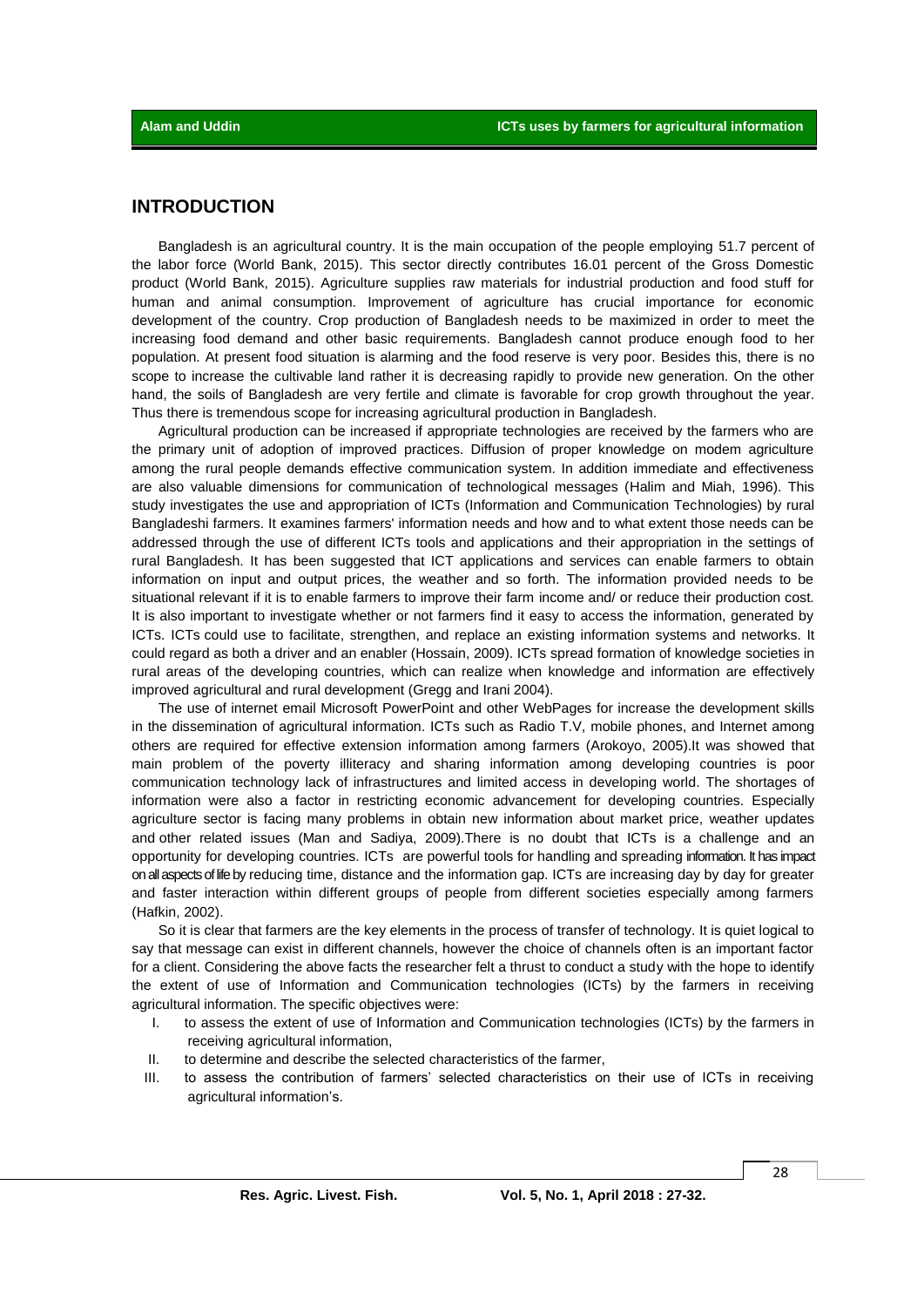## **METHODOLOGY**

#### **Locale, population and sample of the study:**

Ghagutia union of Homnaupazilla under Comilla district was selected purposively because the location had well communication facility. Cultural and language similarity with the researcher was also another consideration for the locale selection. The study area consists of 20 villages. Two villages were selected by following simple random sampling technique. These villages constituted the locale of the study. The names of the villages are Rampur and Madhabpur. The physical, social and cultural and heritage of this area were similar in many cases with other eastern areas of the country.

The researcher himself with the cooperation of local leaders and concerned with Sub- Assistant Agriculture Officer (SAAO) collected an updated list of all the farmers of the selected villages of respective union. The total number of farm families in these villages was 1230; where 668 farm family heads from Rampur village and 562 from madhabpur village under the union of Ghagutia constituted the population of the study.An update list of 1230 farmers was prepared with the help of Upazila Agricultural Officersof these localities. At the rate of 9% out of 1230 total population 110 farmers were selected randomly considering the Yamane's (1967) formula. Thus, 110 farmers constituted the sample of the study for conducting interviews. Farmers were asked to furnish information about personal profile e.g. age, education, farm size, farming experience, annual income, organization participation, problem confronted by farmers in ICTs use, cosmopoliteness, innovativeness and use of ICTs.

#### **Variables and their measurement**

The nine selected characteristics of the respondent (namely age, education, farm size, farming experience, annual income, organization participation, problem confronted by farmers in ICTs use, cosmopoliteness, and innovativeness) constituted the independent variables of the study and usage of ICTs considered the dependent variables of the study. There were six question based upon different aspects and related to the issues of ICTs usage. Each respondents was asked to answer all the questions. Usages of ICTs referred to the frequency of ICTs material used by the farmers. In this study six ICT materials was used and the respondents were asked to answer how frequently they use those ICT materials. Responses could be frequently, occasionally, rarely and not at all. Score was assigned 3,2,1,0 for the response of frequently, occasionally, rarely and not at all respectively. Thus ICT score of a respondent could range from 0 to 24. Where 0 indicates no use of ICTs and 24 indicates highest use of ICTs.

Thus the primary data were collected between 15 January to 15 March, 2015 through face to face interviews. Some related literature and empirical findings were also collected and reviewed from various secondary sources to support and supplements the results of this study. Last of all, collected data were edited and compiled in order to make suitable for analysis. Statistical treatments such as percent, mean, standard deviation, range and frequency was done. For determining the contribution of the selected characteristics of the farmer in their ICT use, multiple regression analysis was used. The contribution between the selected dependent and independent variables was determined by using multiple regressions co-efficient. Five percent and one percent level of probability were used in the present study.

# **RESULT AND DISCUSSION**

#### **Personal profile of the respondent farmer**

Large portion (56.4%) of the farmers were middle aged group while 24.5 percent and 19.1 percent farmers fell in the young and old aged category respectively with an average of 41.98 years and its standard deviation was 10.042. Majority of the farmers (38.2 %) had secondary level of education followed by can read or sign (31.8%). A few of (15.5%) the farmers can sign only, 10% of the farmers had primary level of education and 4.5 percent farmers had above secondary level of education. However, average literacy rate of the respondents was below primary level of education. The farm size score ranged from 0.2 to 1.49 hectares with the average being 0.691 hectare. Among the respondents 81.8 percent were small farmers while 17.3 percent were medium farmers, 0.90 percent of the farmers were marginal and there were no landless or large farmers. Farming experience of the farmers ranged from 4-45 with an average of 15.48 years. Of the total farmers 75.4 percent had medium farming experience while 18.2 percent had high and 6.4 percent farmers had low farming

29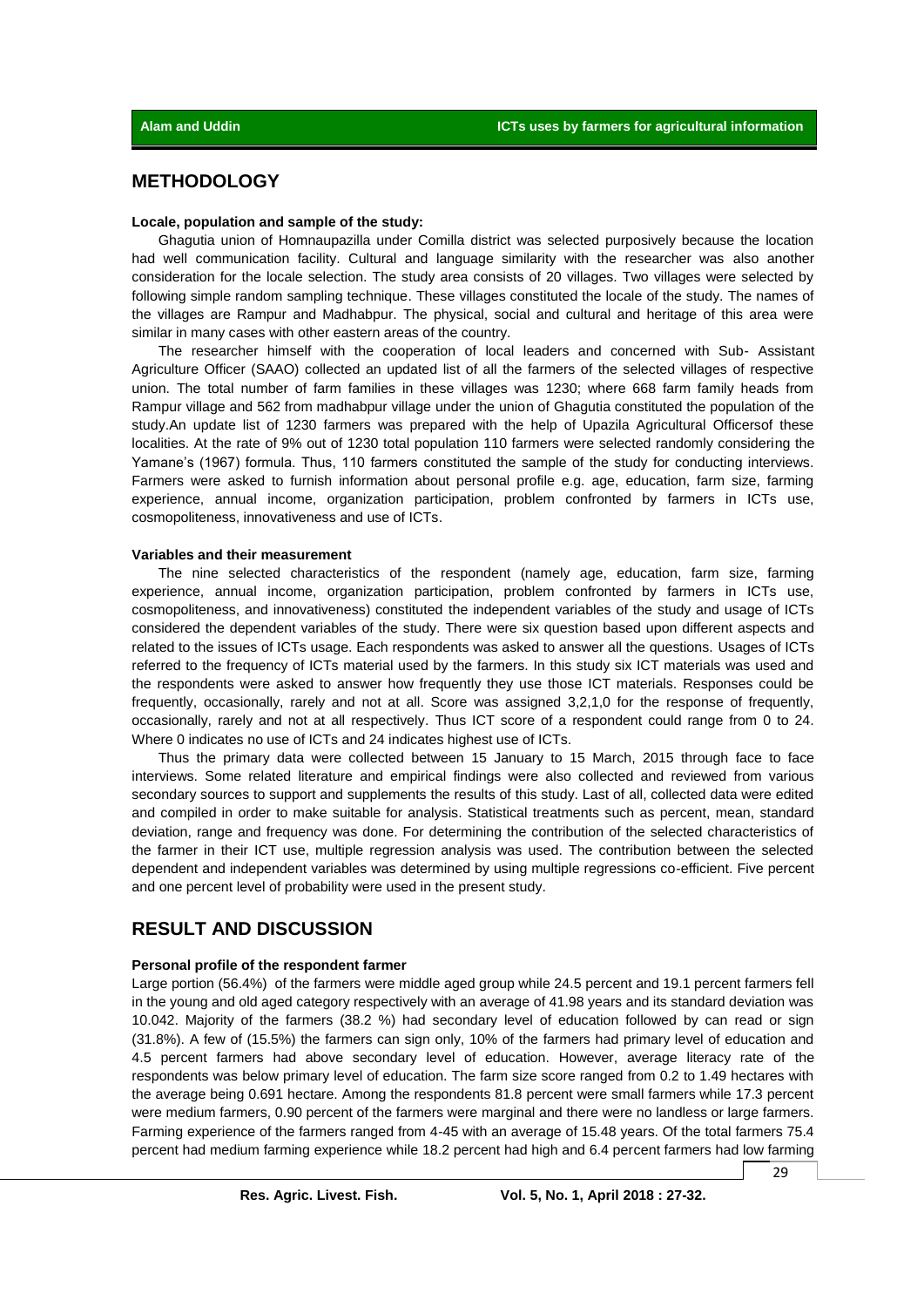experience. Farmers' annual income ranged from 90 to 900 thousands with an average of 247.50 thousands. Of the farmers (69.1%) were in medium income followed by low (20.0%) income and high (10.9%) income containing group. Organization participation of the farmers ranged from 0 to 13 with an average of 4.45. Majority of the respondents (83.7%) had low to medium organizational participation while 14.5 percent had high and 1.8 percent had no organizational participation. Problem confrontation of the farmers ranged from 4-26 with an average of 11.41. Most of the respondents (82.7%) had medium level of problem confrontation while 12.7 percent had high and 4.5 percent had low level of problem confrontation. Cosmopoliteness of the respondents for this study was ranged from 0 to 15 with an average of 5.87. Majority of the respondents (55.7%) had medium cosmopoliteness while 21.6 percent had high and 22.7 percent had low level of cosmopoliteness. Innovativeness of the respondents for this study was ranged from 10 to 41 with an average of 26.45. Majority of the respondents (67.3%) had medium innovativeness followed by low innovativeness (17.3%) and high innovativeness (15.4%).

| <b>Characteristics</b>          | <b>Scoring</b><br>method | <b>Categories</b>                                                                                                       | <b>Percent</b>                    | Range        | Mean   | <b>SD</b> |
|---------------------------------|--------------------------|-------------------------------------------------------------------------------------------------------------------------|-----------------------------------|--------------|--------|-----------|
| Age                             | Years                    | Young (up to 35)<br>Middle (>36-50)<br>Old (above 50)                                                                   | 24.5<br>56.4<br>19.1              | 23-60        | 41.98  | 10.042    |
| Education                       | Years<br>of<br>schooling | Illiterate (cannot read and write)<br>Can sign only (0.5)<br>Primary (1-5)<br>Secondary (6-10)<br>Abve secondary        | 31.8<br>15.5<br>10<br>38.2<br>4.5 | $0 - 12$     | 4.523  | 4.43      |
| Farm size                       | Hectare                  | Landless $(5.02)$<br>Marginal farm (0.021-0.2)<br>Small farm (0.21-1)<br>Medium farm $($ > 1-3)<br>Large farm (above 3) | 0<br>0.90<br>81.8<br>17.3<br>0    | $0.2 - 1.49$ | 0.691  | 0.299     |
| Farming<br>experience           | Scores                   | Low $(56)$<br>Medium (> 6-24)<br>High $( >24)$                                                                          | 6.4<br>75.4<br>18.2               | 4-45         | 15.48  | 9.329     |
| Annual income                   | (000) Taka               | Low ( $≤ 118$ )<br>Medium ( > 118-375)<br>High (>375)                                                                   | 20<br>69.1<br>10.9                | 90-900       | 247.50 | 128.848   |
| Organizational<br>participation | days                     | No participation (0)<br>Low participation (1-3)<br>Medium participation(>3 to 7)<br>High participation(>7)              | 1.8<br>37.5<br>46.2<br>14.5       | $0 - 13$     | 4.45   | 2.195     |
| Problem<br>confrontation        | Scores                   | No(0)<br>Low $(1-7)$<br>Medium (8-14)<br>High $($ >14)                                                                  | 0<br>4.5<br>82.7<br>12.7          | 4-26         | 11.41  | 3.140     |
| Cosmopoliteness                 | Scores                   | Low $(4)$<br>Medium $(> 4-8)$<br>High $(> 8)$                                                                           | 22.7<br>55.7<br>21.6              | $1 - 13$     | 5.87   | 2.147     |
| innovativeness                  | Scores                   | Low $(≤ 19)$<br>Medium (20-32)<br>High (>32)                                                                            | 17.3<br>67.3<br>15.4              | $10 - 41$    | 26.45  | 6.398     |

**Table 1.** Distribution of the respondents on the basis of selected characteristics

30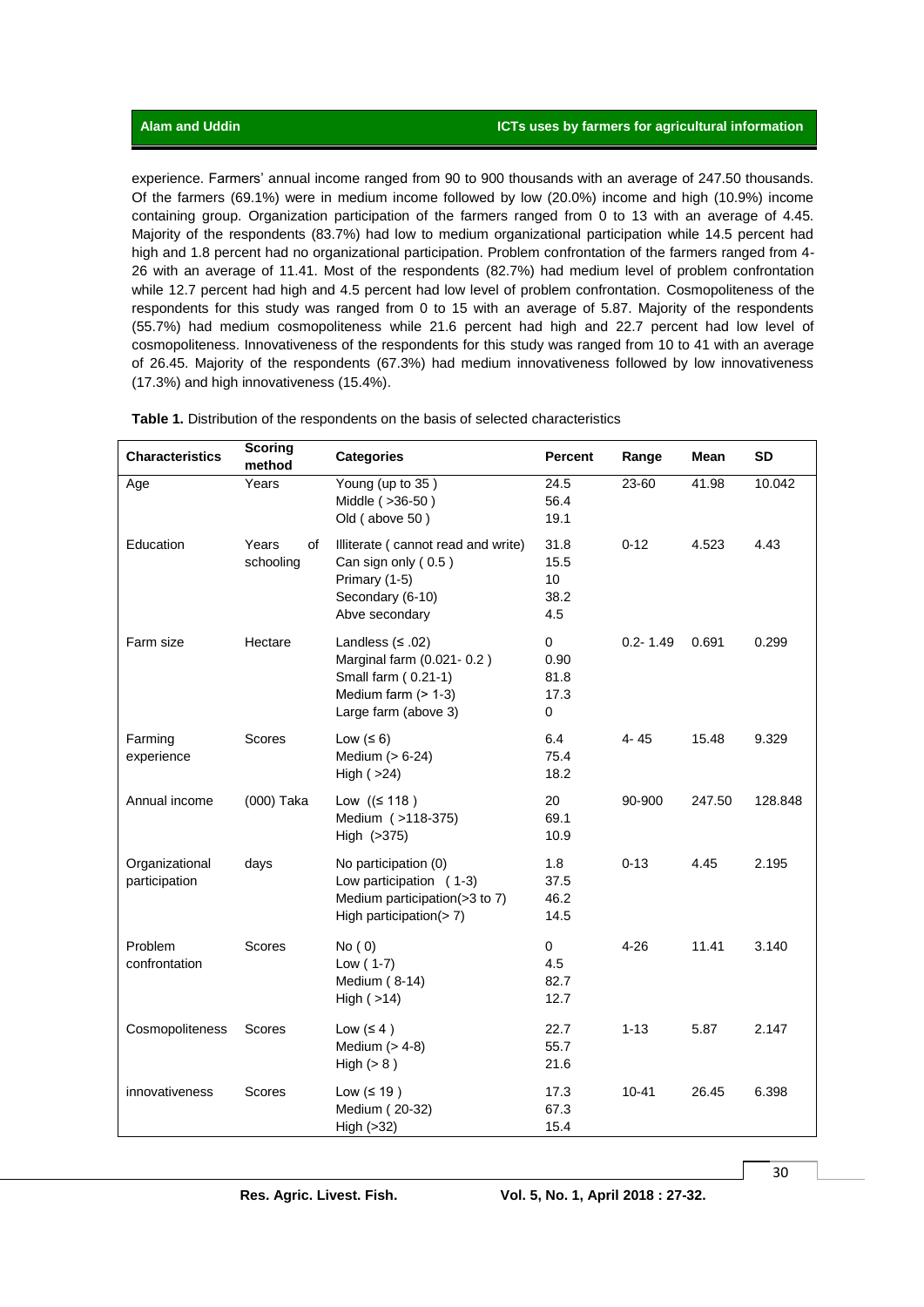#### **Use of ICTs by the farmers**

Use of ICTs was the dependent variables for this study. Observed range of ICTs ranged from 3 to 20 with an average of 9.71 and standard deviation 3.698. On the basis of the usage of ICTs majority of the respondents (72.6%) had medium usage of ICTs while 10.8 percent had high and 16.6 percent had low level of ICTs usage.

|  |  |  | Table 2. Distribution of the respondents on the basis of ICTs usage |  |  |  |
|--|--|--|---------------------------------------------------------------------|--|--|--|
|--|--|--|---------------------------------------------------------------------|--|--|--|

| <b>Characteristics</b> | <b>Scoring method</b> | <b>Categories</b> | <b>Percent</b> | Range    | Mean | <b>SD</b> |
|------------------------|-----------------------|-------------------|----------------|----------|------|-----------|
| Usage of ICTs          | Years                 | Low $(6)$         | 16.6           | $3 - 20$ | 9.71 | 3.698     |
|                        |                       | Middle $(> 6-13)$ | 72.6           |          |      |           |
|                        |                       | High $($ >13)     | 10.8           |          |      |           |

#### **Contribution of different individual characteristics of the respondents in their use of ICTs**

In order to estimate the use of ICTs by the farmers from the independent variables, multiple regression analysis was used which is shown in the Table 3.

| <b>Dependent</b><br>variable | Independent variables             | в        | p                    | $R^2$ | Adj. $R^2$ | F     | P          |
|------------------------------|-----------------------------------|----------|----------------------|-------|------------|-------|------------|
|                              | Age                               | $-0.052$ | .244                 |       |            |       |            |
|                              | Education                         | .218     | $.002$ <sup>**</sup> |       |            |       |            |
|                              | Farm size                         | $-2.202$ | $.097*$              |       |            |       |            |
| Use of ICTs                  | <b>Farming Experience</b>         | $-.024$  | .613                 |       |            |       |            |
|                              | Annual Family Income              | .007     | .018"                |       | 0.515      | 13.83 |            |
|                              | Organization<br>Participation     | .032     | .829                 | 0.555 |            |       | $0.000***$ |
|                              | Problems confronted by<br>Farmers | $-.282$  | $.015$ **            |       |            |       |            |
|                              | Cosmopoliteness                   | .598     | $.000***$            |       |            |       |            |
|                              | Innovativeness                    | $-.017$  | .756                 |       |            |       |            |

| <b>Table 3.</b> Multiple regression coefficients of contributing factors related to use of ICTs |  |  |  |  |  |  |  |  |
|-------------------------------------------------------------------------------------------------|--|--|--|--|--|--|--|--|
|-------------------------------------------------------------------------------------------------|--|--|--|--|--|--|--|--|

\*\*\* Significant at p<0.01. \*\* Significant at p<0.05. \* Significant at p<0.1

Table 3 shows that there is a significant contribution of respondents' education, farm size, annual family income, problem confronted by the farmers in ICTs use. Here, cosmopoliteness was the most important contributing factors (significant at the 1% level of significance) while education, annual family income and problems confronted by farmers were also contribute (significant at the 5% level of significance). Farm size is also the important contributing factors (significant at the 10% level of significance). More than fifty percent, 55.5% ( $R^2$  = 0.555) of the variation in the respondents' changed use of ICTs can be attributed to their respondents' education, farm size, annual family income, problem confronted by the farmers in ICTs use, cosmopoliteness making this an excellent model. The F value indicates that the model is significant (p<0.000). However, each predictor may explain some of the variance in respondents' use of ICTs simply by chance. The adjusted R-square value penalizes the addition of extraneous predictors in the model, but values of 0.515 still show that the variance in respondents' use of ICTs can be attributed to the predictor variables rather than by chance, and that both are suitable models (Table 3). In summary, the models suggest that the respective authority should consider the respondents' education, farm size, annual family income, problem confronted by the farmers in ICTs use, and cosmopoliteness.